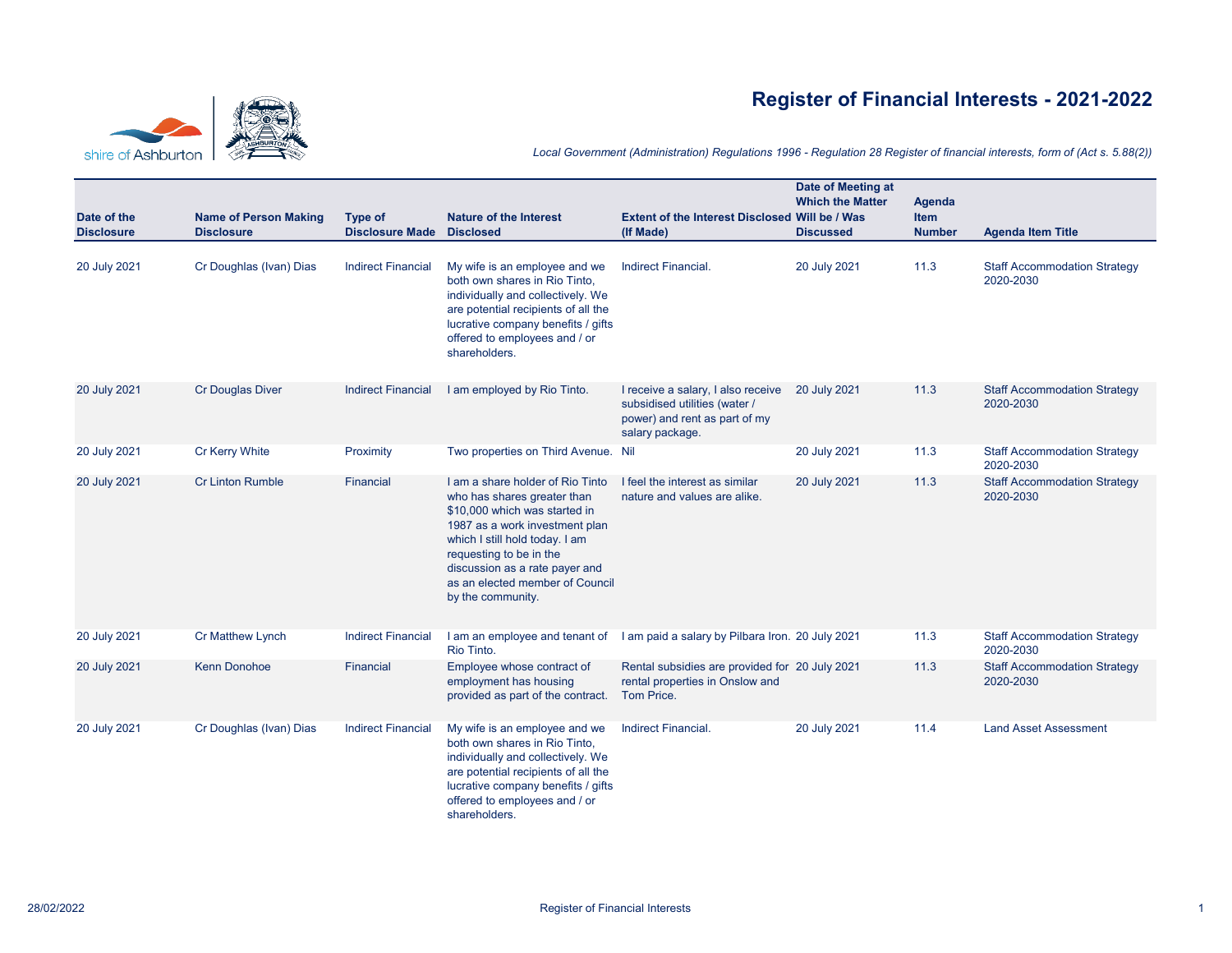| Date of the<br><b>Disclosure</b> | <b>Name of Person Making</b><br><b>Disclosure</b> | <b>Type of</b><br><b>Disclosure Made</b> | <b>Nature of the Interest</b><br><b>Disclosed</b>                                                                                                                                                                                                                                         | Extent of the Interest Disclosed Will be / Was<br>(If Made)                                                             | Date of Meeting at<br><b>Which the Matter</b><br><b>Discussed</b> | <b>Agenda</b><br>Item<br><b>Number</b> | <b>Agenda Item Title</b>                                                       |
|----------------------------------|---------------------------------------------------|------------------------------------------|-------------------------------------------------------------------------------------------------------------------------------------------------------------------------------------------------------------------------------------------------------------------------------------------|-------------------------------------------------------------------------------------------------------------------------|-------------------------------------------------------------------|----------------------------------------|--------------------------------------------------------------------------------|
|                                  |                                                   |                                          |                                                                                                                                                                                                                                                                                           |                                                                                                                         |                                                                   |                                        |                                                                                |
| 20 July 2021                     | <b>Cr Kerry White</b>                             | Proximity                                | Two properties on Third Avenue. Nil                                                                                                                                                                                                                                                       |                                                                                                                         | 20 July 2021                                                      | 11.4                                   | <b>Land Asset Assessment</b>                                                   |
| 20 July 2021                     | <b>Cr Linton Rumble</b>                           | Financial                                | I am a share holder of Rio Tinto<br>who has shares greater than<br>\$10,000 which was started in<br>1987 as a work investment plan<br>which I still hold today. I am<br>requesting to be in the<br>discussion as a rate payer and<br>as an elected member of Council<br>by the community. | I feel the interest as similar<br>nature and values are alike.                                                          | 20 July 2021                                                      | 11.4                                   | <b>Land Asset Assessment</b>                                                   |
| 20 July 2021                     | Cr Doughlas (Ivan) Dias                           | <b>Indirect Financial</b>                | My wife is an employee and we<br>both own shares in Rio Tinto,<br>individually and collectively. We<br>are potential recipients of all the<br>lucrative company benefits / gifts<br>offered to employees and / or<br>shareholders.                                                        | Indirect Financial.                                                                                                     | 20 July 2021                                                      | 11.5                                   | Mining Act 1978 Tenement<br>Referrals from 1 February 2021<br>to 31 March 2021 |
| 20 July 2021                     | <b>Cr Douglas Diver</b>                           | <b>Indirect Financial</b>                | I am employed by Rio Tinto.                                                                                                                                                                                                                                                               | I receive a salary, I also receive<br>subsidised utilities (water /<br>power) and rent as part of my<br>salary package. | 20 July 2021                                                      | 11.5                                   | Mining Act 1978 Tenement<br>Referrals from 1 February 2021<br>to 31 March 2021 |
| 20 July 2021                     | <b>Cr Linton Rumble</b>                           | Financial                                | I am a share holder of Rio Tinto<br>who has shares greater than<br>\$10,000 which was started in<br>1987 as a work investment plan<br>which I still hold today. I am<br>requesting to be in the<br>discussion as a rate payer and<br>as an elected member of Council<br>by the community. | I feel the interest as similar<br>nature and values are alike.                                                          | 20 July 2021                                                      | 11.5                                   | Mining Act 1978 Tenement<br>Referrals from 1 February 2021<br>to 31 March 2021 |
| 20 July 2021                     | <b>Cr Matthew Lynch</b>                           | <b>Indirect Financial</b>                | Rio Tinto.                                                                                                                                                                                                                                                                                | I am an employee and tenant of I am paid a salary by Pilbara Iron. 20 July 2021                                         |                                                                   | 11.5                                   | Mining Act 1978 Tenement<br>Referrals from 1 February 2021<br>to 31 March 2021 |
| 20 July 2021                     | Cr Melanie Gallanagh                              | Financial                                | Myself and my husband are<br>employed by Rio Tinto, I have<br>company housing and own<br>shares in Rio Tinto.                                                                                                                                                                             | We have shares of greater value 20 July 2021<br>than \$10,000 in Rio Tinto.                                             |                                                                   | 11.5                                   | Mining Act 1978 Tenement<br>Referrals from 1 February 2021<br>to 31 March 2021 |
| 20 July 2021                     | Cr Rory de Pledge                                 | Financial                                | I hold shares in FMG.                                                                                                                                                                                                                                                                     | Financial                                                                                                               | 20 July 2021                                                      | 11.5                                   | Mining Act 1978 Tenement<br>Referrals from 1 February 2021<br>to 31 March 2021 |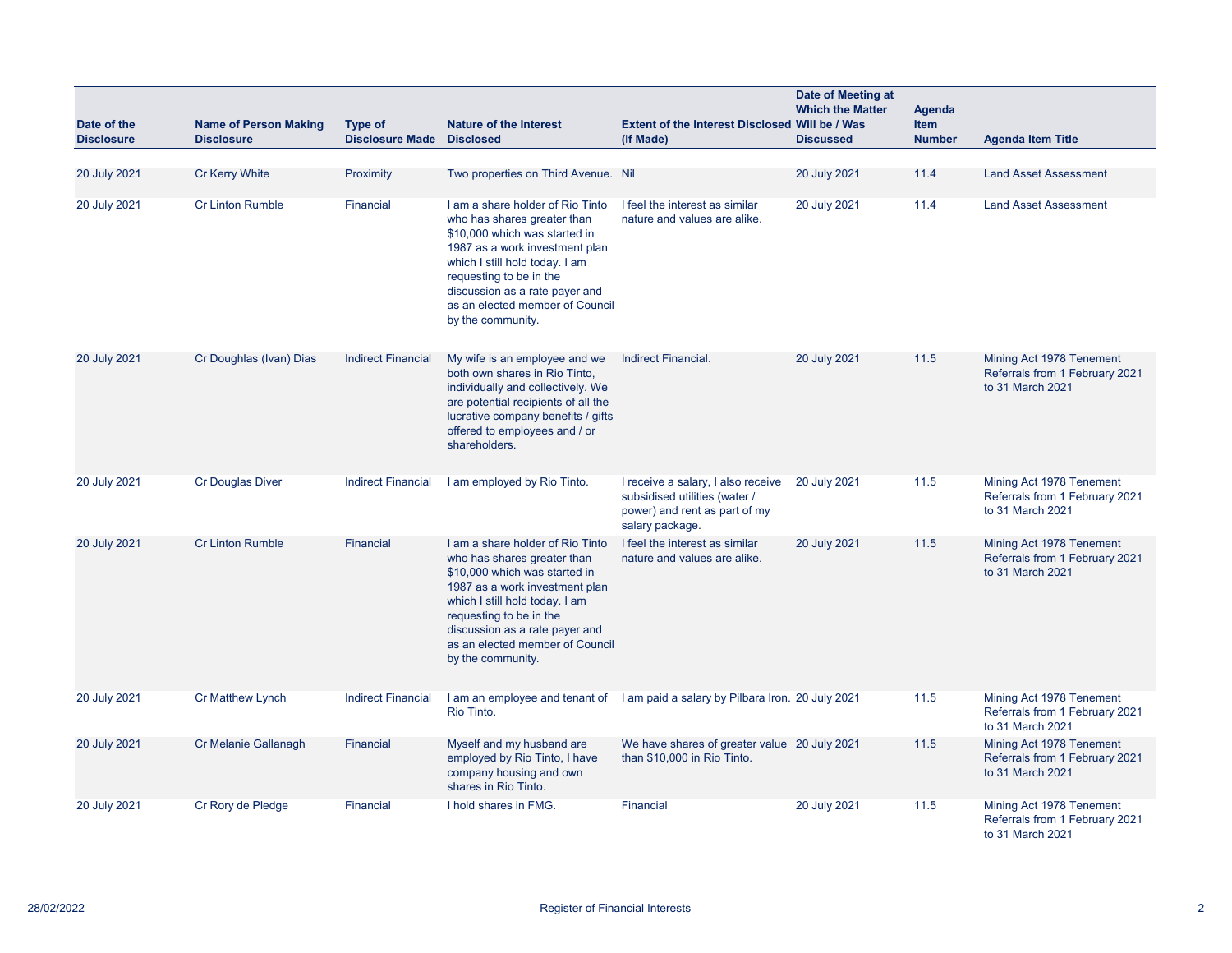| Date of the       | <b>Name of Person Making</b> | <b>Type of</b>            | <b>Nature of the Interest</b>                                                                                                                                                                                                                                                             | Extent of the Interest Disclosed Will be / Was                                                                          | Date of Meeting at<br><b>Which the Matter</b> | Agenda<br>Item |                                                                                 |
|-------------------|------------------------------|---------------------------|-------------------------------------------------------------------------------------------------------------------------------------------------------------------------------------------------------------------------------------------------------------------------------------------|-------------------------------------------------------------------------------------------------------------------------|-----------------------------------------------|----------------|---------------------------------------------------------------------------------|
| <b>Disclosure</b> | <b>Disclosure</b>            | <b>Disclosure Made</b>    | <b>Disclosed</b>                                                                                                                                                                                                                                                                          | (If Made)                                                                                                               | <b>Discussed</b>                              | <b>Number</b>  | <b>Agenda Item Title</b>                                                        |
| 20 July 2021      | Cr Doughlas (Ivan) Dias      | <b>Indirect Financial</b> | My wife is an employee and we<br>both own shares in Rio Tinto,<br>individually and collectively. We<br>are potential recipients of all the<br>lucrative company benefits / gifts<br>offered to employees and / or<br>shareholders.                                                        | Indirect Financial.                                                                                                     | 20 July 2021                                  | 11.6           | Mining Act 1978 Tenement<br>Referrals from 1 April 2021 to 30<br>April 2021     |
| 20 July 2021      | <b>Cr Douglas Diver</b>      | <b>Indirect Financial</b> | I am employed by Rio Tinto.                                                                                                                                                                                                                                                               | I receive a salary, I also receive<br>subsidised utilities (water /<br>power) and rent as part of my<br>salary package. | 20 July 2021                                  | 11.6           | Mining Act 1978 Tenement<br>Referrals from 1 April 2021 to 30<br>April 2021     |
| 20 July 2021      | <b>Cr Linton Rumble</b>      | Financial                 | I am a share holder of Rio Tinto<br>who has shares greater than<br>\$10,000 which was started in<br>1987 as a work investment plan<br>which I still hold today. I am<br>requesting to be in the<br>discussion as a rate payer and<br>as an elected member of Council<br>by the community. | I feel the interest as similar<br>nature and values are alike.                                                          | 20 July 2021                                  | 11.6           | Mining Act 1978 Tenement<br>Referrals from 1 April 2021 to 30<br>April 2021     |
| 20 July 2021      | <b>Cr Matthew Lynch</b>      | <b>Indirect Financial</b> | Rio Tinto.                                                                                                                                                                                                                                                                                | I am an employee and tenant of I am paid a salary by Pilbara Iron. 20 July 2021                                         |                                               | 11.6           | Mining Act 1978 Tenement<br>Referrals from 1 April 2021 to 30<br>April 2021     |
| 20 July 2021      | Cr Melanie Gallanagh         | Financial                 | Myself and my husband are<br>employed by Rio Tinto, I have<br>company housing and own<br>shares in Rio Tinto.                                                                                                                                                                             | We have shares of greater value 20 July 2021<br>than \$10,000 in Rio Tinto.                                             |                                               | 11.6           | Mining Act 1978 Tenement<br>Referrals from 1 April 2021 to 30<br>April 2021     |
| 20 July 2021      | Cr Doughlas (Ivan) Dias      | <b>Indirect Financial</b> | My wife is an employee and we<br>both own shares in Rio Tinto,<br>individually and collectively. We<br>are potential recipients of all the<br>lucrative company benefits / gifts<br>offered to employees and / or<br>shareholders.                                                        | Indirect Financial.                                                                                                     | 20 July 2021                                  | 11.7           | Mining Act 1978 Tenement<br>Referrals from 1 May 2021 to 26<br><b>June 2021</b> |
| 20 July 2021      | <b>Cr Douglas Diver</b>      | <b>Indirect Financial</b> | I am employed by Rio Tinto.                                                                                                                                                                                                                                                               | I receive a salary, I also receive<br>subsidised utilities (water /<br>power) and rent as part of my<br>salary package. | 20 July 2021                                  | 11.7           | Mining Act 1978 Tenement<br>Referrals from 1 May 2021 to 26<br><b>June 2021</b> |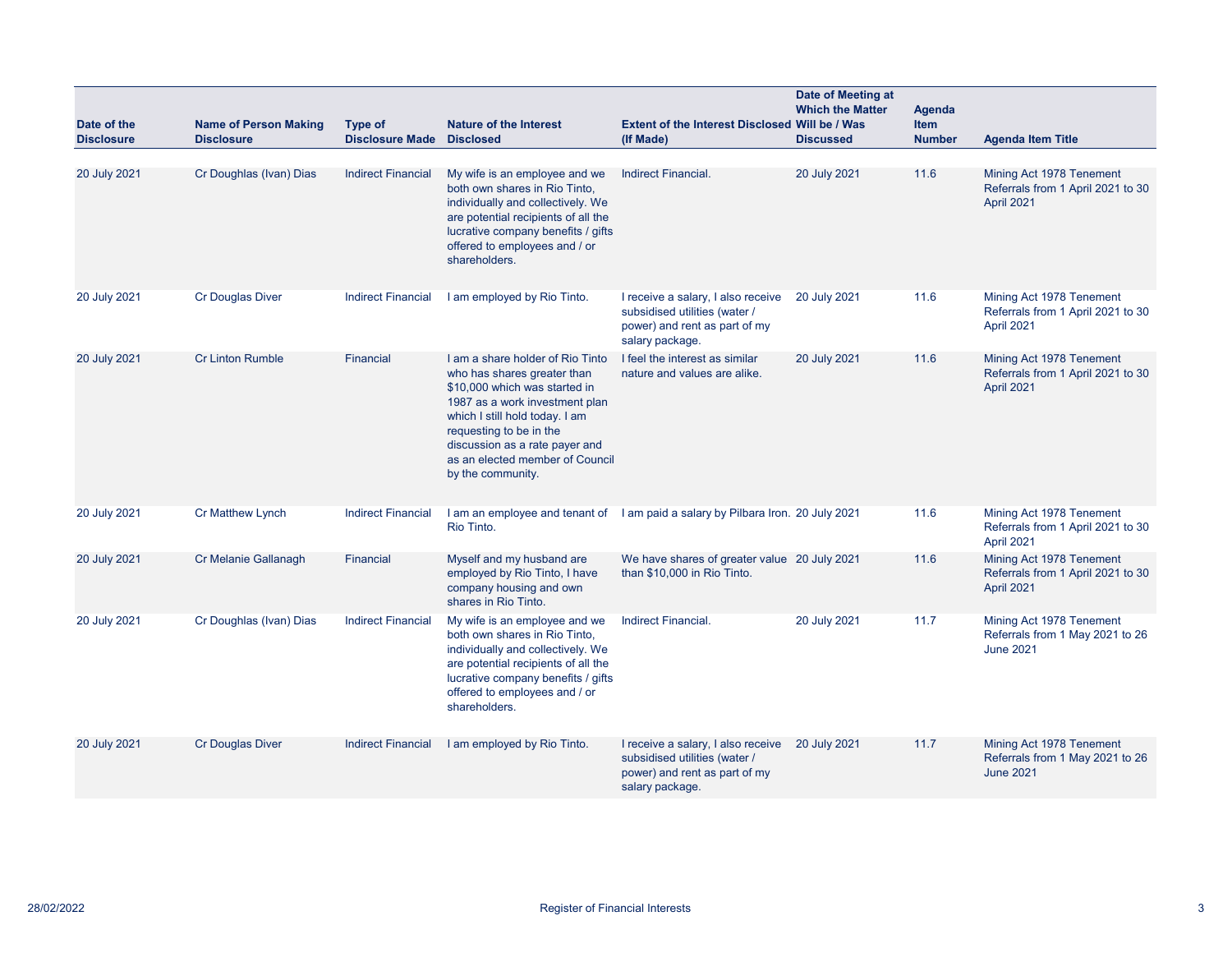| Date of the<br><b>Disclosure</b> | <b>Name of Person Making</b><br><b>Disclosure</b> | Type of<br><b>Disclosure Made</b> | <b>Nature of the Interest</b><br><b>Disclosed</b>                                                                                                                                                                                                                                         | Extent of the Interest Disclosed Will be / Was<br>(If Made)                                                             | Date of Meeting at<br><b>Which the Matter</b><br><b>Discussed</b> | Agenda<br><b>Item</b><br><b>Number</b> | <b>Agenda Item Title</b>                                                        |
|----------------------------------|---------------------------------------------------|-----------------------------------|-------------------------------------------------------------------------------------------------------------------------------------------------------------------------------------------------------------------------------------------------------------------------------------------|-------------------------------------------------------------------------------------------------------------------------|-------------------------------------------------------------------|----------------------------------------|---------------------------------------------------------------------------------|
| 20 July 2021                     | Cr Linton Rumble                                  | Financial                         | I am a share holder of Rio Tinto<br>who has shares greater than<br>\$10,000 which was started in<br>1987 as a work investment plan<br>which I still hold today. I am<br>requesting to be in the<br>discussion as a rate payer and<br>as an elected member of Council<br>by the community. | I feel the interest as similar<br>nature and values are alike.                                                          | 20 July 2021                                                      | 11.7                                   | Mining Act 1978 Tenement<br>Referrals from 1 May 2021 to 26<br><b>June 2021</b> |
| 20 July 2021                     | Cr Matthew Lynch                                  | <b>Indirect Financial</b>         | Rio Tinto.                                                                                                                                                                                                                                                                                | I am an employee and tenant of I am paid a salary by Pilbara Iron. 20 July 2021                                         |                                                                   | 11.7                                   | Mining Act 1978 Tenement<br>Referrals from 1 May 2021 to 26<br><b>June 2021</b> |
| 20 July 2021                     | Cr Melanie Gallanagh                              | Financial                         | Myself and my husband are<br>employed by Rio Tinto, I have<br>company housing and own<br>shares in Rio Tinto.                                                                                                                                                                             | We have shares of greater value 20 July 2021<br>than \$10,000 in Rio Tinto.                                             |                                                                   | 11.7                                   | Mining Act 1978 Tenement<br>Referrals from 1 May 2021 to 26<br><b>June 2021</b> |
| 20 July 2021                     | Cr Doughlas (Ivan) Dias                           | Financial                         | My wife is an employee and we<br>both own shares in Rio Tinto,<br>individually and collectively. We<br>are potential recipients of all the<br>lucrative company benefits / gifts<br>offered to employees and / or<br>shareholders.                                                        | <b>Direct Financial.</b>                                                                                                | 20 July 2021                                                      | 11.9                                   | <b>Staff Establishment 2021</b>                                                 |
| 20 July 2021                     | <b>Cr Douglas Diver</b>                           | <b>Indirect Financial</b>         | I am employed by Rio Tinto.                                                                                                                                                                                                                                                               | I receive a salary, I also receive<br>subsidised utilities (water /<br>power) and rent as part of my<br>salary package. | 20 July 2021                                                      | 11.9                                   | <b>Staff Establishment 2021</b>                                                 |
| 20 July 2021                     | <b>Cr Matthew Lynch</b>                           | <b>Indirect Financial</b>         | I am an employee and tenant of<br>Rio Tinto.                                                                                                                                                                                                                                              | I am paid a salary by Pilbara Iron. 20 July 2021                                                                        |                                                                   | 11.9                                   | <b>Staff Establishment 2021</b>                                                 |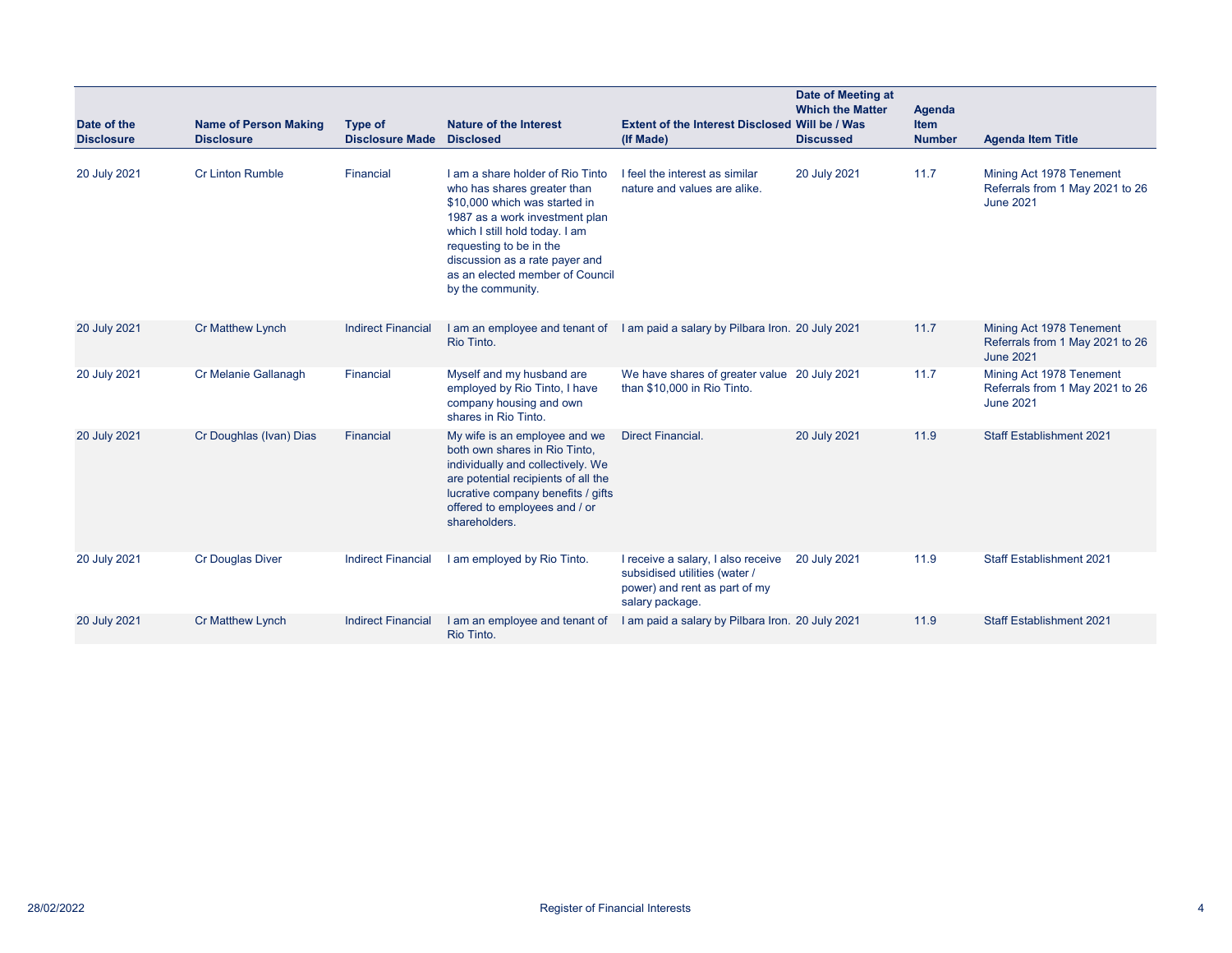| Date of the<br><b>Disclosure</b> | <b>Name of Person Making</b><br><b>Disclosure</b> | <b>Type of</b><br><b>Disclosure Made</b> | <b>Nature of the Interest</b><br><b>Disclosed</b>                                                                                                                                                                                                                                                                                                                                                                                                    | <b>Extent of the Interest Disclosed Will be / Was</b><br>(If Made)                                                      | Date of Meeting at<br><b>Which the Matter</b><br><b>Discussed</b> | Agenda<br><b>Item</b><br><b>Number</b> | <b>Agenda Item Title</b>                                                                                          |
|----------------------------------|---------------------------------------------------|------------------------------------------|------------------------------------------------------------------------------------------------------------------------------------------------------------------------------------------------------------------------------------------------------------------------------------------------------------------------------------------------------------------------------------------------------------------------------------------------------|-------------------------------------------------------------------------------------------------------------------------|-------------------------------------------------------------------|----------------------------------------|-------------------------------------------------------------------------------------------------------------------|
| 20 July 2021                     | Cr Doughlas (Ivan) Dias                           | Financial                                | Pannawonica is a closed town<br>and covered by mineral leases<br>worked by RTIO. The Men's<br>Shed is built on land controlled<br>by RTIO. They may received<br>financial and other support from<br>Rio Tinto. My wife is an<br>employee and we both own<br>shares in Rio Tinto, individually<br>and collectively. We are potential<br>recipients of all the lucrative<br>company benefits / gifts offered<br>to employees and / or<br>shareholders. | <b>Direct Financial.</b>                                                                                                | 20 July 2021                                                      | 12.4                                   | <b>Pannawonica Men's Shed</b><br>Contribution                                                                     |
| 20 July 2021                     | <b>Cr Douglas Diver</b>                           | <b>Indirect Financial</b>                | I am employed by Rio Tinto.                                                                                                                                                                                                                                                                                                                                                                                                                          | I receive a salary, I also receive<br>subsidised utilities (water /<br>power) and rent as part of my<br>salary package. | 20 July 2021                                                      | 12.4                                   | Pannawonica Men's Shed<br>Contribution                                                                            |
| 20 July 2021                     | Cr Melanie Gallanagh                              | Financial                                | Myself and my husband are<br>employed by Rio Tinto, I have<br>company housing and own<br>shares in Rio Tinto.                                                                                                                                                                                                                                                                                                                                        | We have shares of greater value 20 July 2021<br>than \$10,000 in Rio Tinto.                                             |                                                                   | 12.4                                   | <b>Pannawonica Men's Shed</b><br>Contribution                                                                     |
| 20 July 2021                     | Cr Doughlas (Ivan) Dias                           | <b>Indirect Financial</b>                | Due to a revision of the<br>information on hand after the<br>agenda has highlighted the<br>subject land is currently subject<br>to an exploration licence<br>submitted by Hamersley Iron. My<br>wife is an employee and we both<br>own shares in Rio Tinto,<br>individually and collectively. We<br>are potential recipients of all the<br>lucrative company benefits / gifts<br>offered to employees and / or<br>shareholders.                      | Indirect Financial.                                                                                                     | 20 July 2021                                                      | 13.1                                   | Proposed Change of Reserve<br>Purpose with Power to Lease -<br>Reserve 38647 (Lot 41 on<br>Deposited Plan 184619) |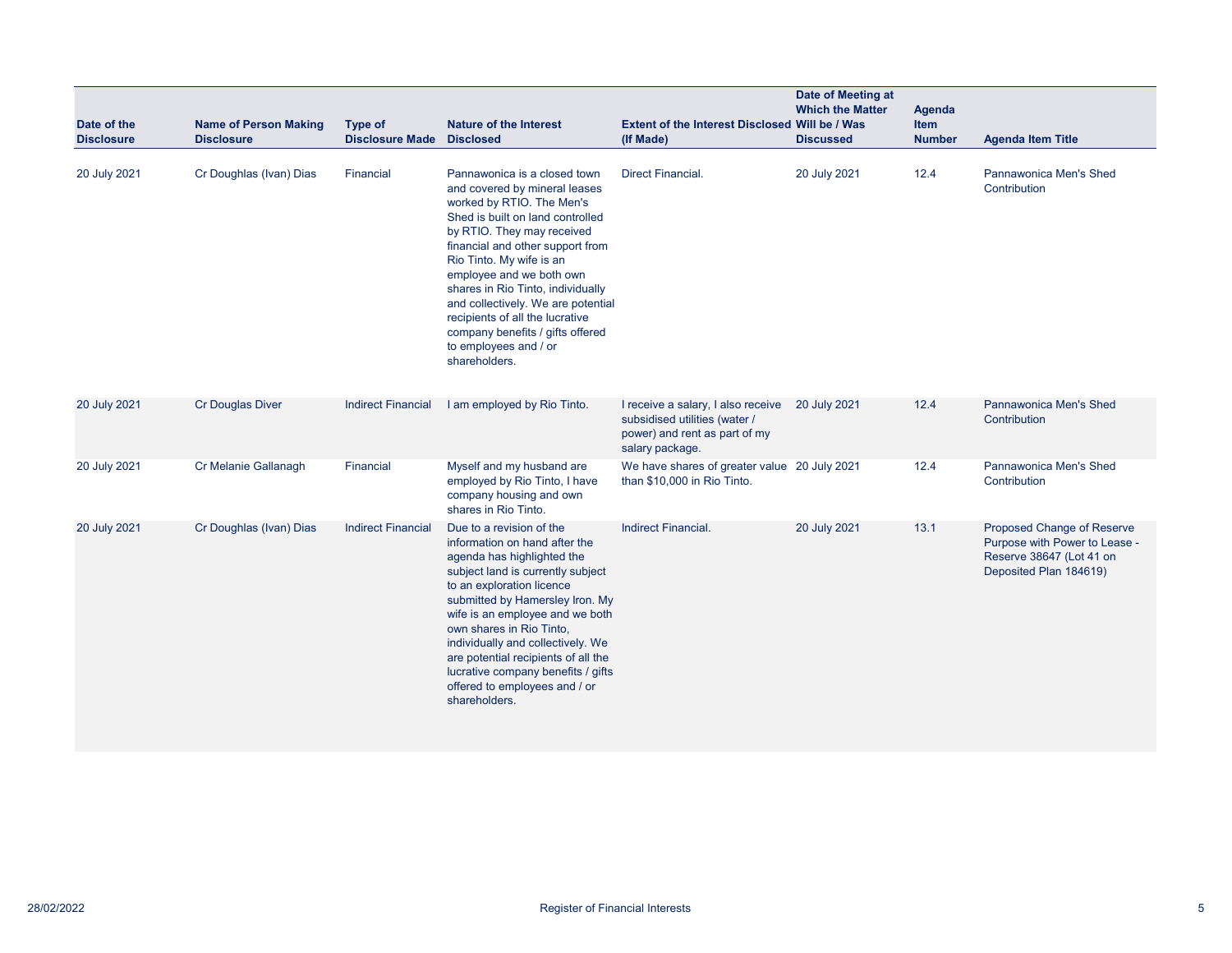|                                  |                                                   |                                   |                                                                                                                                                                                                                                                                                                                                                                                                                     |                                                                                 | Date of Meeting at<br><b>Which the Matter</b> | <b>Agenda</b>                |                                                                                                                   |
|----------------------------------|---------------------------------------------------|-----------------------------------|---------------------------------------------------------------------------------------------------------------------------------------------------------------------------------------------------------------------------------------------------------------------------------------------------------------------------------------------------------------------------------------------------------------------|---------------------------------------------------------------------------------|-----------------------------------------------|------------------------------|-------------------------------------------------------------------------------------------------------------------|
| Date of the<br><b>Disclosure</b> | <b>Name of Person Making</b><br><b>Disclosure</b> | Type of<br><b>Disclosure Made</b> | <b>Nature of the Interest</b><br><b>Disclosed</b>                                                                                                                                                                                                                                                                                                                                                                   | Extent of the Interest Disclosed Will be / Was<br>(If Made)                     | <b>Discussed</b>                              | <b>Item</b><br><b>Number</b> | <b>Agenda Item Title</b>                                                                                          |
| 20 July 2021                     | <b>Cr Linton Rumble</b>                           | <b>Indirect Financial</b>         | I am a share holder of Rio Tinto<br>who has shares greater than<br>\$10,000 which was started in<br>1987 as a work investment plan<br>which I still hold today. I am<br>requesting to be in the<br>discussion as a rate payer and<br>as an elected member of Council<br>by the community.                                                                                                                           | I feel the interest as similar<br>nature and values are alike.                  | 20 July 2021                                  | 13.1                         | Proposed Change of Reserve<br>Purpose with Power to Lease -<br>Reserve 38647 (Lot 41 on<br>Deposited Plan 184619) |
| 20 July 2021                     | <b>Cr Matthew Lynch</b>                           | <b>Indirect Financial</b>         | Rio Tinto.                                                                                                                                                                                                                                                                                                                                                                                                          | I am an employee and tenant of I am paid a salary by Pilbara Iron. 20 July 2021 |                                               | 13.1                         | Proposed Change of Reserve<br>Purpose with Power to Lease -<br>Reserve 38647 (Lot 41 on<br>Deposited Plan 184619) |
| 20 July 2021                     | Cr Melanie Gallanagh                              | Financial                         | Myself and my husband are<br>employed by Rio Tinto, I have<br>company housing and own<br>shares in Rio Tinto.                                                                                                                                                                                                                                                                                                       | We have shares of greater value 20 July 2021<br>than \$10,000 in Rio Tinto.     |                                               | 13.1                         | Proposed Change of Reserve<br>Purpose with Power to Lease -<br>Reserve 38647 (Lot 41 on<br>Deposited Plan 184619) |
| 20 July 2021                     | Cr Doughlas (Ivan) Dias                           | Proximity                         | Hamersley-Mt Bruce Road<br>indirectly provides access to<br>mining or exploration activities<br>along Nanutarra-Munjina Road,<br>including Rio Tinto and BHP (and<br>others). My wife is an employee<br>and we both own shares in Rio<br>Tinto, individually and<br>collectively. We are potential<br>recipients of all the lucrative<br>company benefits / gifts offered<br>to employees and / or<br>shareholders. | Proximity                                                                       | 20 July 2021                                  | 14.3                         | Flood Damage Works - Banjima<br>Drive and Hamersley-Mt Bruce<br>Road, Karijini                                    |
| 20 July 2021                     | Cr Doughlas (Ivan) Dias                           | <b>Indirect Financial</b>         | My wife is an employee and we<br>both own shares in Rio Tinto,<br>individually and collectively. We<br>are potential recipients of all the<br>lucrative company benefits / gifts<br>offered to employees and / or<br>shareholders.                                                                                                                                                                                  | Indirect Financial.                                                             | 20 July 2021                                  | 18.1                         | Award of Request for Quote -<br><b>Community Lifestyle and</b><br>Infrastructure Plan                             |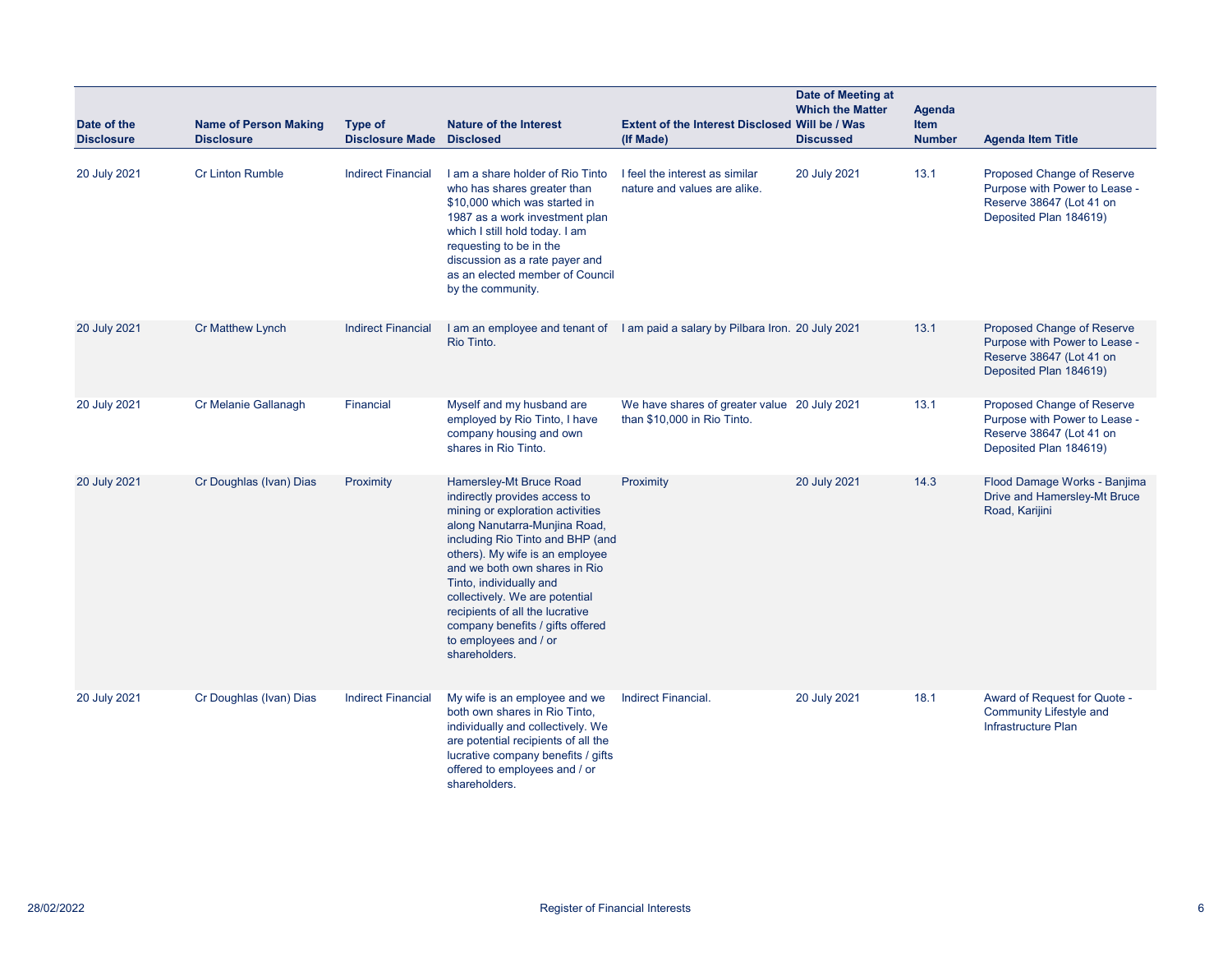| Date of the<br><b>Disclosure</b> | <b>Name of Person Making</b><br><b>Disclosure</b> | <b>Type of</b><br><b>Disclosure Made Disclosed</b> | <b>Nature of the Interest</b>                                                                                                                                                                                                                                                             | <b>Extent of the Interest Disclosed Will be / Was</b><br>(If Made)                                                      | Date of Meeting at<br><b>Which the Matter</b><br><b>Discussed</b> | Agenda<br><b>Item</b><br><b>Number</b> | <b>Agenda Item Title</b>                                                              |
|----------------------------------|---------------------------------------------------|----------------------------------------------------|-------------------------------------------------------------------------------------------------------------------------------------------------------------------------------------------------------------------------------------------------------------------------------------------|-------------------------------------------------------------------------------------------------------------------------|-------------------------------------------------------------------|----------------------------------------|---------------------------------------------------------------------------------------|
|                                  |                                                   |                                                    |                                                                                                                                                                                                                                                                                           |                                                                                                                         |                                                                   |                                        |                                                                                       |
| 20 July 2021                     | Cr Douglas Diver                                  | <b>Indirect Financial</b>                          | I am employed by Rio Tinto.                                                                                                                                                                                                                                                               | I receive a salary, I also receive<br>subsidised utilities (water /<br>power) and rent as part of my<br>salary package. | 20 July 2021                                                      | 18.1                                   | Award of Request for Quote -<br><b>Community Lifestyle and</b><br>Infrastructure Plan |
| 20 July 2021                     | <b>Cr Linton Rumble</b>                           | Financial                                          | I am a share holder of Rio Tinto<br>who has shares greater than<br>\$10,000 which was started in<br>1987 as a work investment plan<br>which I still hold today. I am<br>requesting to be in the<br>discussion as a rate payer and<br>as an elected member of Council<br>by the community. | I feel the interest as similar<br>nature and values are alike.                                                          | 20 July 2021                                                      | 18.1                                   | Award of Request for Quote -<br>Community Lifestyle and<br>Infrastructure Plan        |
| 20 July 2021                     | <b>Cr Matthew Lynch</b>                           | <b>Indirect Financial</b>                          | Rio Tinto.                                                                                                                                                                                                                                                                                | I am an employee and tenant of I am paid a salary by Pilbara Iron. 20 July 2021                                         |                                                                   | 18.1                                   | Award of Request for Quote -<br><b>Community Lifestyle and</b><br>Infrastructure Plan |
| 20 July 2021                     | Cr Melanie Gallanagh                              | Financial                                          | Myself and my husband are<br>employed by Rio Tinto, I have<br>company housing and own<br>shares in Rio Tinto.                                                                                                                                                                             | We have shares of greater value 20 July 2021<br>than \$10,000 in Rio Tinto.                                             |                                                                   | 18.1                                   | Award of Request for Quote -<br>Community Lifestyle and<br>Infrastructure Plan        |
| 20 July 2021                     | <b>Kenn Donohoe</b>                               | Financial                                          | <b>Annual Review of Chief</b><br><b>Executive Officer performance</b><br>appraisal for which I am the<br>employee in accordance with<br>Contract of Employment.                                                                                                                           | Nil                                                                                                                     | 20 July 2021                                                      | 18.3                                   | <b>Chief Executive Officer</b><br>Performance Review and Key<br>Performance Criteria  |
| 17 August 2021                   | <b>Cr Linton Rumble</b>                           | Financial                                          | I am a shareholder of Rio Tinto.                                                                                                                                                                                                                                                          | I have shares in value greater<br>than \$10,000 with Rio Tinto.                                                         | <b>17 August 2021</b>                                             | 6.1                                    | <b>Staff Accommodation Strategy</b><br>2020-2030                                      |
| <b>17 August 2021</b>            | Cr M Lynch                                        | <b>Indirect Financial</b>                          | I am an employee and tenant of<br>Rio Tinto.                                                                                                                                                                                                                                              | I am paid a salary by Pilbara Iron. 17 August 2021                                                                      |                                                                   | 6.1                                    | <b>Staff Accommodation Strategy</b><br>2020-2030                                      |
| 17 August 2021                   | Cr Melanie Gallanagh                              | Financial                                          | I am a shareholder of Rio Tinto.                                                                                                                                                                                                                                                          | I have shares in value greater<br>than \$10,000 with Rio Tinto.                                                         | 17 August 2021                                                    | 6.1                                    | <b>Staff Accommodation Strategy</b><br>2020-2030                                      |
| <b>17 August 2021</b>            | <b>Cr Linton Rumble</b>                           | Financial                                          | I am a shareholder of Rio Tinto.                                                                                                                                                                                                                                                          | I have shares in value greater<br>than \$10,000 with Rio Tinto.                                                         | 17 August 2021                                                    | 6.2                                    | <b>Land Asset Assessment</b>                                                          |
| <b>17 August 2021</b>            | Cr M Lynch                                        | <b>Indirect Financial</b>                          | I am an employee and tenant of<br>Rio Tinto.                                                                                                                                                                                                                                              | I am paid a salary by Pilbara Iron. 17 August 2021                                                                      |                                                                   | 6.2                                    | <b>Land Asset Assessment</b>                                                          |
| <b>17 August 2021</b>            | Cr Melanie Gallanagh                              | Financial                                          | I am a shareholder of Rio Tinto.                                                                                                                                                                                                                                                          | I have shares in value greater<br>than \$10,000 with Rio Tinto.                                                         | <b>17 August 2021</b>                                             | 6.2                                    | <b>Land Asset Assessment</b>                                                          |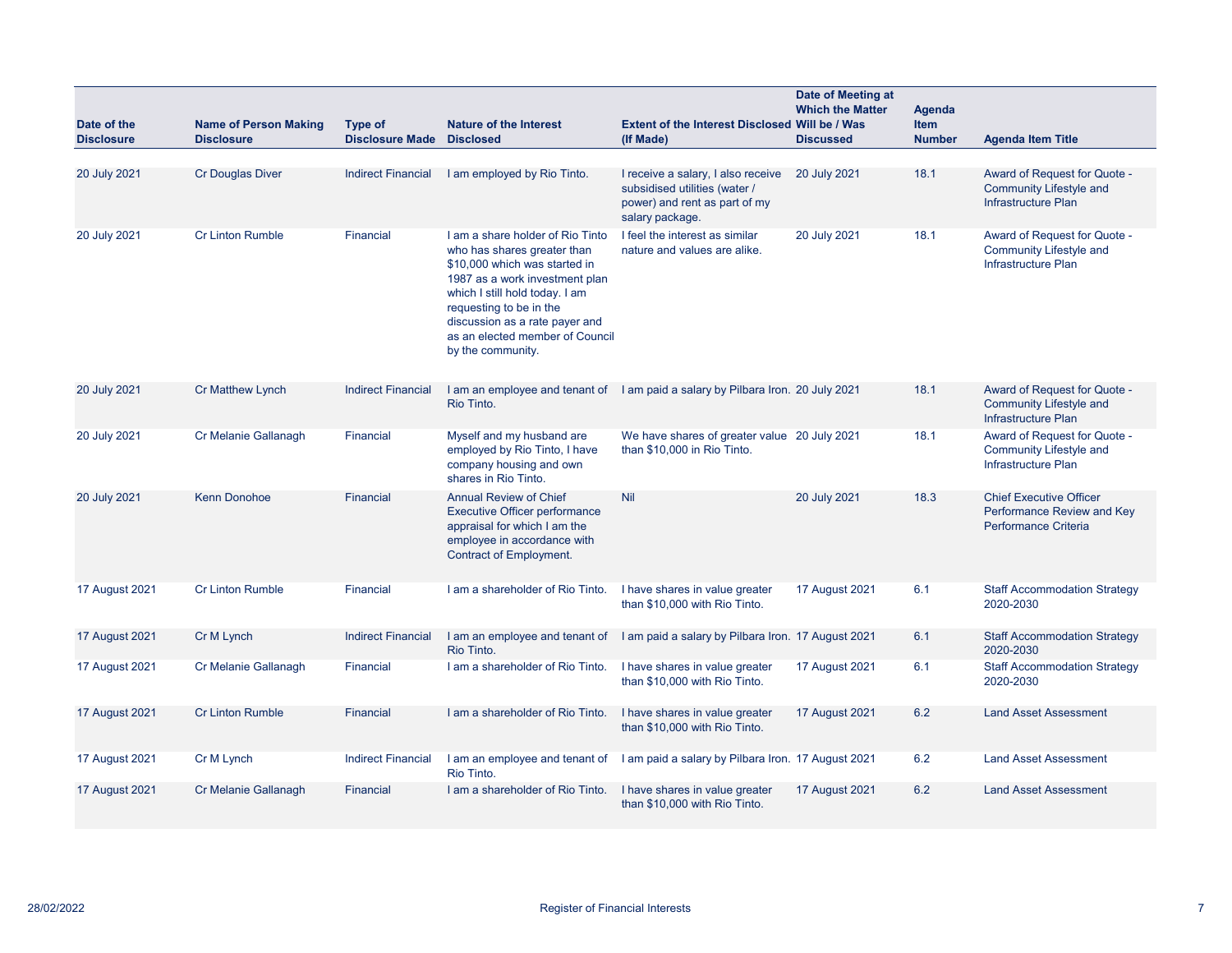| Date of the<br><b>Disclosure</b> | <b>Name of Person Making</b><br><b>Disclosure</b> | <b>Type of</b><br><b>Disclosure Made Disclosed</b> | <b>Nature of the Interest</b>                | <b>Extent of the Interest Disclosed Will be / Was</b><br>(If Made)                | Date of Meeting at<br><b>Which the Matter</b><br><b>Discussed</b> | Agenda<br><b>Item</b><br><b>Number</b> | <b>Agenda Item Title</b>                                                                                          |
|----------------------------------|---------------------------------------------------|----------------------------------------------------|----------------------------------------------|-----------------------------------------------------------------------------------|-------------------------------------------------------------------|----------------------------------------|-------------------------------------------------------------------------------------------------------------------|
| 17 August 2021                   | <b>Cr Linton Rumble</b>                           | Financial                                          | I am a shareholder of Rio Tinto.             | I have shares in value greater<br>than \$10,000 with Rio Tinto.                   | 17 August 2021                                                    | 6.3                                    | <b>Staff Establishment 2021</b>                                                                                   |
| <b>17 August 2021</b>            | Cr M Lynch                                        | <b>Indirect Financial</b>                          | I am an employee and tenant of<br>Rio Tinto. | I am paid a salary by Pilbara Iron. 17 August 2021                                |                                                                   | 6.3                                    | <b>Staff Establishment 2021</b>                                                                                   |
| 17 August 2021                   | Cr Melanie Gallanagh                              | Financial                                          | I am a shareholder of Rio Tinto.             | I have shares in value greater<br>than \$10,000 with Rio Tinto.                   | <b>17 August 2021</b>                                             | 6.3                                    | <b>Staff Establishment 2021</b>                                                                                   |
| <b>17 August 2021</b>            | <b>Cr Linton Rumble</b>                           | <b>Financial</b>                                   | I am a shareholder of Rio Tinto.             | I have shares in value greater<br>than \$10,000 with Rio Tinto.                   | 17 August 2021                                                    | 6.4                                    | Proposed Change of Reserve<br>Purpose with Power to Lease -<br>Reserve 38647 (Lot 41 on<br>Deposited Plan 184619) |
| <b>17 August 2021</b>            | Cr M Lynch                                        | <b>Indirect Financial</b>                          | Rio Tinto.                                   | I am an employee and tenant of I am paid a salary by Pilbara Iron. 17 August 2021 |                                                                   | 6.4                                    | Proposed Change of Reserve<br>Purpose with Power to Lease -<br>Reserve 38647 (Lot 41 on<br>Deposited Plan 184619) |
| <b>17 August 2021</b>            | Cr Melanie Gallanagh                              | <b>Financial</b>                                   | I am a shareholder of Rio Tinto.             | I have shares in value greater<br>than \$10,000 with Rio Tinto.                   | 17 August 2021                                                    | 6.4                                    | Proposed Change of Reserve<br>Purpose with Power to Lease -<br>Reserve 38647 (Lot 41 on<br>Deposited Plan 184619) |
| <b>17 August 2021</b>            | <b>Cr Linton Rumble</b>                           | <b>Financial</b>                                   | I am a shareholder of Rio Tinto.             | I have shares in value greater<br>than \$10,000 with Rio Tinto.                   | 17 August 2021                                                    | 6.5                                    | Tom Price Skate Park Upgrade -<br>Phase Two (2) Final Concept<br>Design                                           |
| 17 August 2021                   | Cr M Lynch                                        | <b>Indirect Financial</b>                          | I am an employee and tenant of<br>Rio Tinto. | I am paid a salary by Pilbara Iron. 17 August 2021                                |                                                                   | 6.5                                    | Tom Price Skate Park Upgrade -<br>Phase Two (2) Final Concept<br>Design                                           |
| 17 August 2021                   | Cr Melanie Gallanagh                              | Financial                                          | I am a shareholder of Rio Tinto.             | I have shares in value greater<br>than \$10,000 with Rio Tinto.                   | 17 August 2021                                                    | 6.5                                    | Tom Price Skate Park Upgrade -<br>Phase Two (2) Final Concept<br>Design                                           |
| <b>17 August 2021</b>            | <b>Cr Linton Rumble</b>                           | Financial                                          | I am a shareholder of Rio Tinto.             | I have shares in value greater<br>than \$10,000 with Rio Tinto.                   | <b>17 August 2021</b>                                             | 6.6                                    | Award of Request for Quote -<br>Community Lifestyle and<br>Infrastructure Plan                                    |
| <b>17 August 2021</b>            | Cr M Lynch                                        | <b>Indirect Financial</b>                          | I am an employee and tenant of<br>Rio Tinto. | I am paid a salary by Pilbara Iron. 17 August 2021                                |                                                                   | 6.6                                    | Award of Request for Quote -<br>Community Lifestyle and<br>Infrastructure Plan                                    |
| <b>17 August 2021</b>            | Cr Melanie Gallanagh                              | <b>Financial</b>                                   | I am a shareholder of Rio Tinto.             | I have shares in value greater<br>than \$10,000 with Rio Tinto.                   | 17 August 2021                                                    | 6.6                                    | Award of Request for Quote -<br><b>Community Lifestyle and</b><br>Infrastructure Plan                             |
| 17 August 2021                   | <b>Cr Linton Rumble</b>                           | Financial                                          | I am a shareholder of Rio Tinto.             | I have shares in value greater<br>than \$10,000 with Rio Tinto.                   | 17 August 2021                                                    | 11.2                                   | "More than Mining" Campaign -<br><b>Request for Council Support</b>                                               |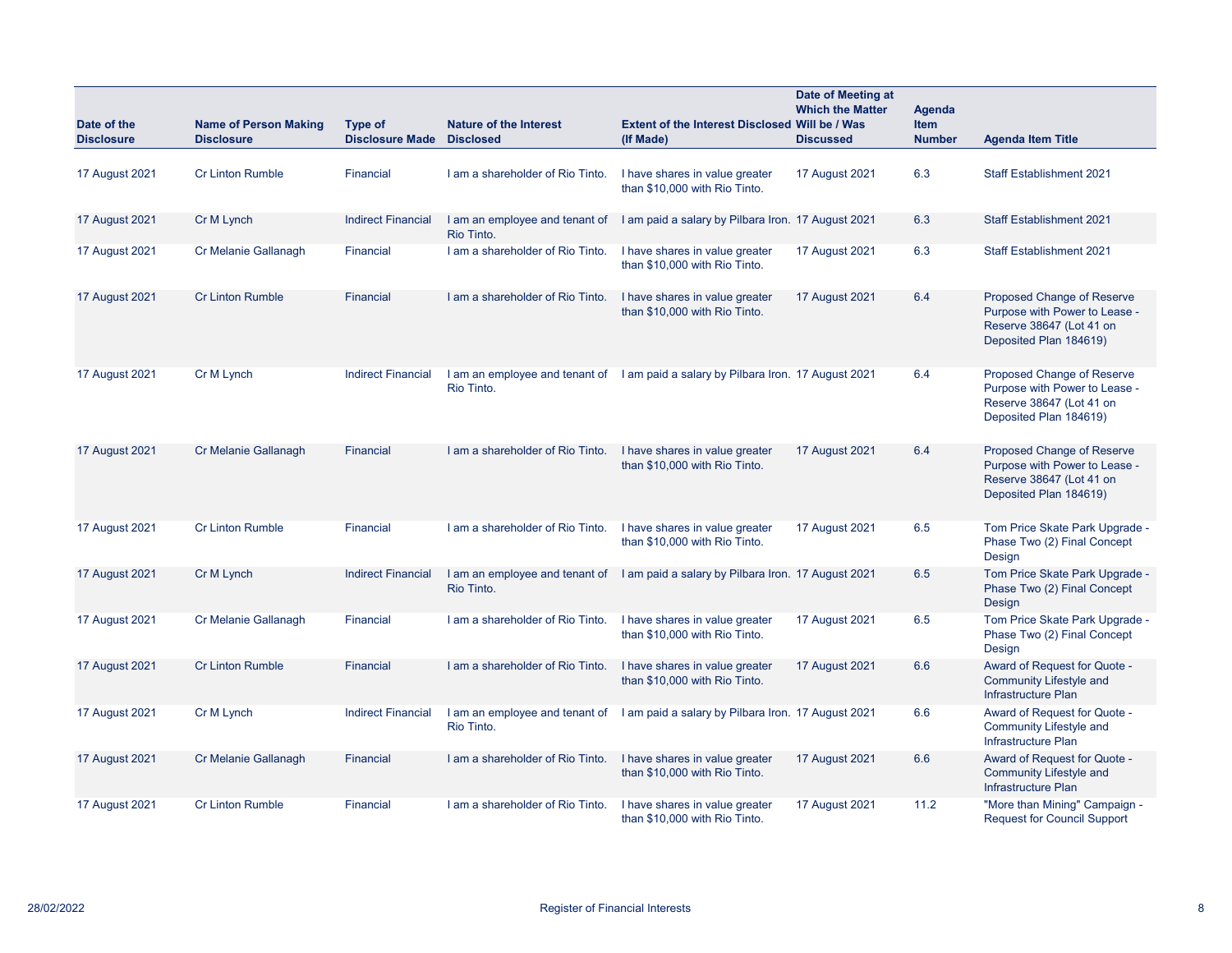| Date of the<br><b>Disclosure</b> | <b>Name of Person Making</b><br><b>Disclosure</b> | Type of<br><b>Disclosure Made</b> | <b>Nature of the Interest</b><br><b>Disclosed</b>                                                                                                                                                                                                                                                                                                                                                                                                                         | <b>Extent of the Interest Disclosed Will be / Was</b><br>(If Made)                | Date of Meeting at<br><b>Which the Matter</b><br><b>Discussed</b> | <b>Agenda</b><br><b>Item</b><br><b>Number</b> | <b>Agenda Item Title</b>                                                                                                  |
|----------------------------------|---------------------------------------------------|-----------------------------------|---------------------------------------------------------------------------------------------------------------------------------------------------------------------------------------------------------------------------------------------------------------------------------------------------------------------------------------------------------------------------------------------------------------------------------------------------------------------------|-----------------------------------------------------------------------------------|-------------------------------------------------------------------|-----------------------------------------------|---------------------------------------------------------------------------------------------------------------------------|
| <b>17 August 2021</b>            | Cr M Lynch                                        | <b>Indirect Financial</b>         | Rio Tinto.                                                                                                                                                                                                                                                                                                                                                                                                                                                                | I am an employee and tenant of I am paid a salary by Pilbara Iron. 17 August 2021 |                                                                   | 11.2                                          | "More than Mining" Campaign -<br><b>Request for Council Support</b>                                                       |
| 17 August 2021                   | Cr Melanie Gallanagh                              | Financial                         | I am a shareholder of Rio Tinto.                                                                                                                                                                                                                                                                                                                                                                                                                                          | I have shares in value greater<br>than \$10,000 with Rio Tinto.                   | <b>17 August 2021</b>                                             | 11.2                                          | "More than Mining" Campaign -<br><b>Request for Council Support</b>                                                       |
| 28 September 2021                | Cr Doughlas (Ivan) Dias                           | Financial                         | Access to housing for staff, as<br>well as other essential workers,<br>is a very real problem. In Tom<br>Price and Paraburdoo, most of<br>the staff housing stock is owned<br>by Rio Tinto. My wife is an<br>employee and we both own<br>shares in Rio Tinto, individually<br>and collectively. We are potential<br>recipients of all the lucrative<br>company benefits / gifts offered<br>to employees and / or<br>shareholders.                                         | <b>Direct Financial.</b>                                                          | <b>17 August 2021</b>                                             | 11.1                                          | "More than Mining" Campaign -<br><b>Request for Council Support</b>                                                       |
| 28 September 2021                | <b>Cr Linton Rumble</b>                           | Financial                         | I am a shareholder of Rio Tinto.                                                                                                                                                                                                                                                                                                                                                                                                                                          | I have shares in value greater<br>than \$10,000 with Rio Tinto.                   | 28 September 2021                                                 | 11.1                                          | "More than Mining" Campaign -<br><b>Request for Council Support</b>                                                       |
| 28 September 2021                | <b>Cr Douglas Diver</b>                           | <b>Indirect Financial</b>         | Shire of Ashburton has paid a<br>signature event grant to Tom<br>Price Camp Draft Club.                                                                                                                                                                                                                                                                                                                                                                                   | I am heavily involved in the Club. 28 September 2021                              |                                                                   | 12.1                                          | Monthly Schedule of Accounts<br>Paid                                                                                      |
| 28 September 2021                | Cr Doughlas (Ivan) Dias                           | Financial                         | Development approval on behalf Direct Financial.<br>of HI for construction of 262<br><b>Transient Workforce</b><br><b>Accommodation Units and</b><br>supporting facilities on Lot 61,<br>603, 605 and 623 as on plans<br>submitted. My wife is an<br>employee and we both own<br>shares in Rio Tinto, individually<br>and collectively. We are potential<br>recipients of all the lucrative<br>company benefits / gifts offered<br>to employees and / or<br>shareholders. |                                                                                   | <b>17 August 2021</b>                                             | 14.2                                          | DAP Application - DAP-21-02051-<br>DA-21-58 Rocklea Palms<br><b>Transient Workforce</b><br><b>Accommodation Expansion</b> |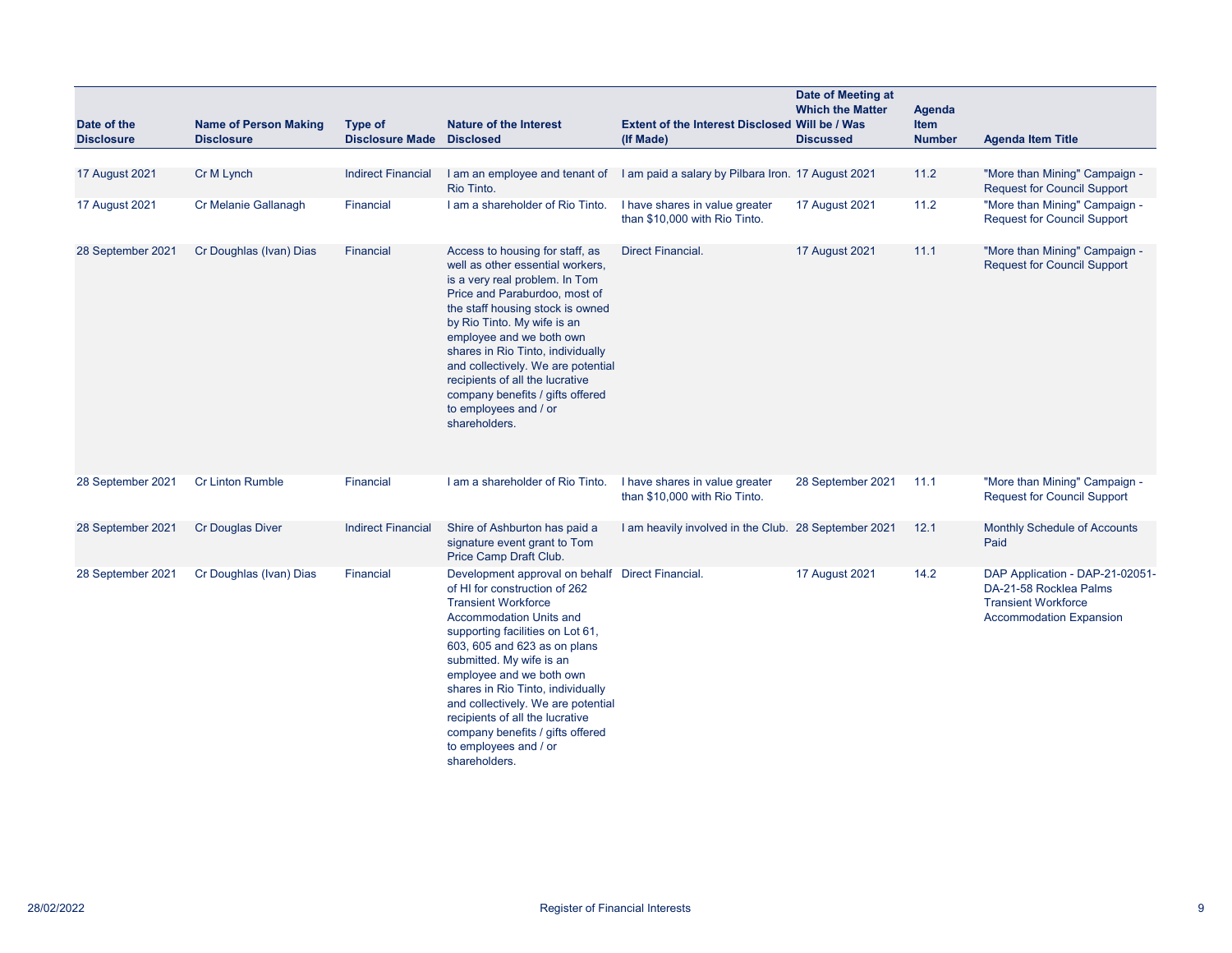| Date of the<br><b>Disclosure</b> | <b>Name of Person Making</b><br><b>Disclosure</b> | Type of<br><b>Disclosure Made</b> | <b>Nature of the Interest</b><br><b>Disclosed</b>                                                                         | <b>Extent of the Interest Disclosed Will be / Was</b><br>(If Made)                                                      | Date of Meeting at<br><b>Which the Matter</b><br><b>Discussed</b> | <b>Agenda</b><br><b>Item</b><br><b>Number</b> | <b>Agenda Item Title</b>                                                                                                  |
|----------------------------------|---------------------------------------------------|-----------------------------------|---------------------------------------------------------------------------------------------------------------------------|-------------------------------------------------------------------------------------------------------------------------|-------------------------------------------------------------------|-----------------------------------------------|---------------------------------------------------------------------------------------------------------------------------|
| 28 September 2021                | <b>Cr Douglas Diver</b>                           | <b>Indirect Financial</b>         | I am employed by Rio Tinto.                                                                                               | I receive a salary, I also receive<br>subsidised utilities (water /<br>power) and rent as part of my<br>salary package. | 28 September 2021                                                 | 14.2                                          | DAP Application - DAP-21-02051-<br>DA-21-58 Rocklea Palms<br><b>Transient Workforce</b><br><b>Accommodation Expansion</b> |
| 28 September 2021                | <b>Cr Linton Rumble</b>                           | Financial                         | I am a shareholder of Rio Tinto.                                                                                          | I have shares in value greater<br>than \$10,000 with Rio Tinto.                                                         | 28 September 2021                                                 | 14.2                                          | DAP Application - DAP-21-02051-<br>DA-21-58 Rocklea Palms<br><b>Transient Workforce</b><br><b>Accommodation Expansion</b> |
| 28 September 2021                | Cr Melanie Gallanagh                              | Financial                         | Myself and my husband are<br>employed by Rio Tinto, I have<br>company housing and own<br>shares in Rio Tinto.             | We have shares of greater value 28 September 2021<br>than \$10,000 in Rio Tinto.                                        |                                                                   | 14.2                                          | DAP Application - DAP-21-02051-<br>DA-21-58 Rocklea Palms<br><b>Transient Workforce</b><br><b>Accommodation Expansion</b> |
| 28 September 2021                | <b>Nathan Cain</b>                                | Financial                         | I am the employee represented in Nil.<br>the agenda item.                                                                 |                                                                                                                         | 28 September 2021                                                 | 18.5                                          | <b>Chief Executive Officer Leave</b><br>Approval and Appointment of<br><b>Acting Chief Executive Officer</b>              |
| 19 October 2021                  | Cr Alana Sullivan                                 | Financial                         | I am an employee of Rio Tinto<br>and I hold shares above the<br>nominated amount with Rio Tinto                           | I have shares in value greater<br>than \$10,000 with Rio Tinto.                                                         | 19 October 2021                                                   | 11.4                                          | "More than Mining" Campaign -<br><b>Request for Council Support</b>                                                       |
| 19 October 2021                  | <b>Cr Audra Smith</b>                             | <b>Indirect Financial</b>         | My husband is an employee of<br>Rio Tinto and a Shareholder with with subsidised rent and utilities<br>less than \$10,000 | We live in a Rio Tinto housing                                                                                          | 19 October 2021                                                   | 11.4                                          | "More than Mining" Campaign -<br><b>Request for Council Support</b>                                                       |
| 14 October 2021                  | <b>Cr Linton Rumble</b>                           | <b>Financial</b>                  | I am elected member of council<br>and rate payer who has share in than \$10,000 with Rio Tinto.<br><b>Rio Tinto</b>       | I have shares in value greater                                                                                          | 19 October 2021                                                   | 11.4                                          | "More than Mining" Campaign -<br><b>Request for Council Support</b>                                                       |
| 17 October 2021                  | <b>Cr Matthew Lynch</b>                           | Financial                         | I am an employee in the "Mining"<br>Industry                                                                              | I stand to gain, financially, from<br>the Fringe Benefit Tax Reform,<br>as outlined in the agenda item                  | 19 October 2021                                                   | 11.4                                          | "More than Mining" Campaign -<br><b>Request for Council Support</b>                                                       |
| 19 October 2021                  | <b>Cr Tina Mladenovic</b>                         | <b>Indirect Financial</b>         | I am provided housing by Rio<br>Tinto and my employer is part<br>funded by Rio Tinto                                      | I am paid a salary by an<br>employer who is partly funded by<br><b>Rio Tinto</b>                                        | 19 October 2021                                                   | 11.4                                          | "More than Mining" Campaign -<br><b>Request for Council Support</b>                                                       |
| 19 October 2021                  | Cr Alana Sullivan                                 | Financial                         | I am an employee of Rio Tinto<br>and I hold shares above the<br>nominated amount with Rio Tinto                           | I have shares in value greater<br>than \$10,000 with Rio Tinto.                                                         | 19 October 2021                                                   | 15.1                                          | Award of RFT 10.21 Construction<br>of Tom Price Childcare and<br><b>Combined Emergency Services,</b><br><b>Tom Price</b>  |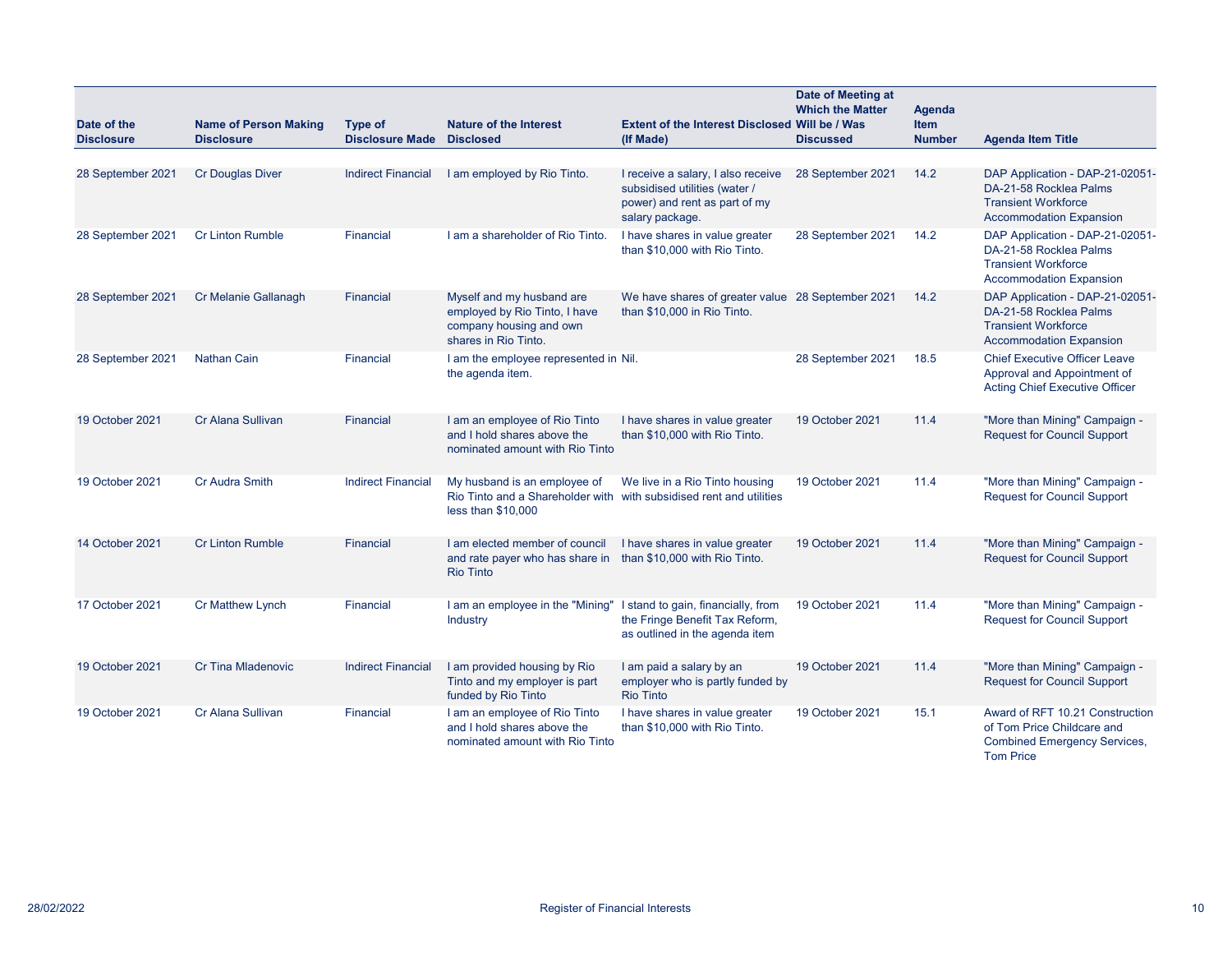| Date of the       | <b>Name of Person Making</b> | Type of                   | <b>Nature of the Interest</b>                                                                                                                                                                                     | Extent of the Interest Disclosed Will be / Was                                                                                                | Date of Meeting at<br><b>Which the Matter</b> | <b>Agenda</b><br><b>Item</b> |                                                                                                                          |
|-------------------|------------------------------|---------------------------|-------------------------------------------------------------------------------------------------------------------------------------------------------------------------------------------------------------------|-----------------------------------------------------------------------------------------------------------------------------------------------|-----------------------------------------------|------------------------------|--------------------------------------------------------------------------------------------------------------------------|
| <b>Disclosure</b> | <b>Disclosure</b>            | <b>Disclosure Made</b>    | <b>Disclosed</b>                                                                                                                                                                                                  | (If Made)                                                                                                                                     | <b>Discussed</b>                              | <b>Number</b>                | <b>Agenda Item Title</b>                                                                                                 |
| 19 October 2021   | <b>Cr Audra Smith</b>        | <b>Indirect Financial</b> | My husband is an employee of<br>Rio Tinto and a Shareholder with with subsidised rent and utilities<br>less than \$10,000                                                                                         | We live in a Rio Tinto housing                                                                                                                | 19 October 2021                               | 15.1                         | Award of RFT 10.21 Construction<br>of Tom Price Childcare and<br><b>Combined Emergency Services,</b><br><b>Tom Price</b> |
| 19 October 2021   | <b>Cr Linton Rumble</b>      | Financial                 | Elected member of Council and<br>has Rio Tinto Shares                                                                                                                                                             | I have shares in value greater<br>than \$10,000 with Rio Tinto.                                                                               | 19 October 2021                               | 15.1                         | Award of RFT 10.21 Construction<br>of Tom Price Childcare and<br><b>Combined Emergency Services,</b><br><b>Tom Price</b> |
| 17 October 2021   | <b>Cr Matthew Lynch</b>      | <b>Indirect Financial</b> | Rio Tinto.                                                                                                                                                                                                        | I am an employee and tenant of I am paid a salary by Pilbara Iron. 19 October 2021                                                            |                                               | 15.1                         | Award of RFT 10.21 Construction<br>of Tom Price Childcare and<br><b>Combined Emergency Services,</b><br><b>Tom Price</b> |
| 19 October 2021   | <b>Cr Tina Mladenovic</b>    | <b>Indirect Financial</b> | I am provided housing by Rio<br>Tinto and my employer is partly<br>funded by Rio Tinto. My<br>employer has also been awarded awarded the operational tender<br>the operational tender for the<br>childcare centre | I am paid a wage by an employer 19 October 2021<br>who is partly funded by Rio Tinto<br>and my employer has been<br>for the Child care centre |                                               | 15.1                         | Award of RFT 10.21 Construction<br>of Tom Price Childcare and<br><b>Combined Emergency Services,</b><br><b>Tom Price</b> |
| 25 October 2021   | Cr Alana Sullivan            | Financial                 | I am an employee of Rio Tinto<br>and I hold shares above the<br>nominated amount with Rio Tinto                                                                                                                   | I have shares in value greater<br>than \$10,000 with Rio Tinto.                                                                               | 25 October 2021                               | 11.1                         | "More than Mining" Campaign -<br><b>Request for Council Support</b>                                                      |
| 25 October 2021   | Cr Audra Smith               | <b>Indirect Financial</b> | My husband is an employee of<br>Rio Tinto and a Shareholder with with subsidised rent and utilities<br>less than \$10,000                                                                                         | We live in a Rio Tinto housing                                                                                                                | 25 October 2021                               | 11.1                         | "More than Mining" Campaign -<br><b>Request for Council Support</b>                                                      |
| 25 October 2021   | <b>Cr Linton Rumble</b>      | Financial                 | I am elected member of council<br>and rate payer who has share in than \$10,000 with Rio Tinto.<br><b>Rio Tinto</b>                                                                                               | I have shares in value greater                                                                                                                | 25 October 2021                               | 11.1                         | "More than Mining" Campaign -<br><b>Request for Council Support</b>                                                      |
| 25 October 2021   | <b>Cr Matthew Lynch</b>      | Financial                 | I am an employee in the "Mining" I stand to gain, financially, from<br><b>Industry</b>                                                                                                                            | the Fringe Benefit Tax Reform,<br>as outlined in the agenda item                                                                              | 25 October 2021                               | 11.1                         | "More than Mining" Campaign -<br><b>Request for Council Support</b>                                                      |
| 25 October 2021   | <b>Cr Tina Mladenovic</b>    | <b>Indirect Financial</b> | I am provided housing by Rio<br>Tinto and my employer is part<br>funded by Rio Tinto                                                                                                                              | I am paid a salary by an<br>employer who is partly funded by<br><b>Rio Tinto</b>                                                              | 25 October 2021                               | 11.1                         | "More than Mining" Campaign -<br><b>Request for Council Support</b>                                                      |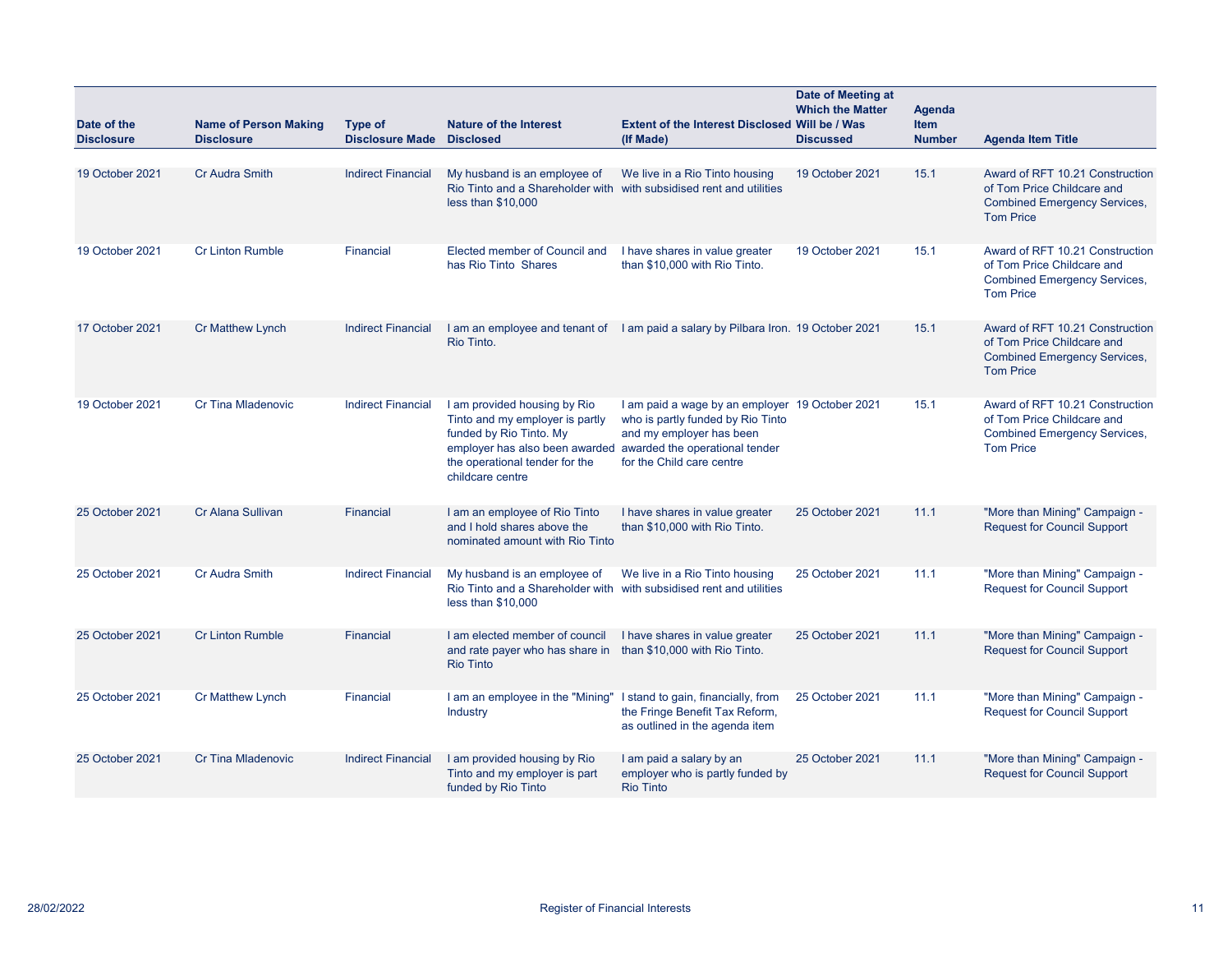| Date of the<br><b>Disclosure</b> | <b>Name of Person Making</b><br><b>Disclosure</b> | Type of<br><b>Disclosure Made</b> | <b>Nature of the Interest</b><br><b>Disclosed</b>                                                                                                                                  | Extent of the Interest Disclosed Will be / Was<br>(If Made)                                                                                                                      | Date of Meeting at<br><b>Which the Matter</b><br><b>Discussed</b> | <b>Agenda</b><br><b>Item</b><br><b>Number</b> | <b>Agenda Item Title</b>                                                                                                 |
|----------------------------------|---------------------------------------------------|-----------------------------------|------------------------------------------------------------------------------------------------------------------------------------------------------------------------------------|----------------------------------------------------------------------------------------------------------------------------------------------------------------------------------|-------------------------------------------------------------------|-----------------------------------------------|--------------------------------------------------------------------------------------------------------------------------|
| 19 October 2021                  | Cr Alana Sullivan                                 | Financial                         | I am an employee of Rio Tinto<br>and I hold shares above the<br>nominated amount with Rio Tinto                                                                                    | I have shares in value greater<br>than \$10,000 with Rio Tinto.                                                                                                                  | 25 October 2021                                                   | 15.1                                          | Award of RFT 10.21 Construction<br>of Tom Price Childcare and<br><b>Combined Emergency Services,</b><br><b>Tom Price</b> |
| 19 October 2021                  | <b>Cr Audra Smith</b>                             | Financial                         | My husband is an employee of<br>less than $$10,000$                                                                                                                                | We live in a Rio Tinto housing<br>Rio Tinto and a Shareholder with with subsidised rent and utilities.                                                                           | 25 October 2021                                                   | 15.1                                          | Award of RFT 10.21 Construction<br>of Tom Price Childcare and<br><b>Combined Emergency Services,</b><br><b>Tom Price</b> |
| 25 October 2021                  | <b>Cr Linton Rumble</b>                           | Financial                         | Rio Tinto Share holder                                                                                                                                                             | I have shares in value greater<br>than \$10,000 with Rio Tinto.                                                                                                                  | 25 October 2021                                                   | 15.1                                          | Award of RFT 10.21 Construction<br>of Tom Price Childcare and<br><b>Combined Emergency Services,</b><br><b>Tom Price</b> |
| 19 October 2021                  | <b>Cr Matthew Lynch</b>                           | <b>Indirect Financial</b>         | I am employed by Rio Tinto.                                                                                                                                                        | I am paid a salary by Pilbara Iron. 25 October 2021<br>Rio Tinto partially funding the<br>project.                                                                               |                                                                   | 15.1                                          | Award of RFT 10.21 Construction<br>of Tom Price Childcare and<br><b>Combined Emergency Services,</b><br><b>Tom Price</b> |
| 19 October 2021                  | <b>Cr Tina Mladenovic</b>                         | <b>Indirect Financial</b>         | I am provided housing by Rio<br>Tinto and my employer is partly<br>funded by Rio Tinto. My<br>employer has also been awarded<br>the operational tender for the<br>childcare centre | I am paid a wage by an employer 25 October 2021<br>who is partly funded by Rio Tinto<br>and my employer has been<br>awarded the operational tender<br>for the Child care centre. |                                                                   | 15.1                                          | Award of RFT 10.21 Construction<br>of Tom Price Childcare and<br><b>Combined Emergency Services,</b><br><b>Tom Price</b> |
| 16 November 2021                 | <b>Cr Tina Mladenovic</b>                         | <b>Indirect Financial</b>         | Tom Price Arts Hub is a service Nil<br>area of Nintirri Centre Inc, my<br>employer. Tom Price Arts Hub is<br>separate to the service area I<br>work under                          |                                                                                                                                                                                  | 16 November 2021                                                  | 13.1                                          | <b>Acceptance of Community</b><br><b>Support Grant Applications</b>                                                      |
| 16 November 2021                 | Cr Alana Sullivan                                 | <b>Indirect Financial</b>         | My son is an employee of the<br>Shire of Ashburton working at the<br>pool my daughter is an employee<br>of the Shire of Ashburton working<br>at the pool                           | Nil                                                                                                                                                                              | 16 November 2021                                                  | 15.1                                          | <b>Revised Festive Season Aquatic</b><br><b>Facility Public Opening Hours</b>                                            |
| 14 December 2021                 | <b>Cr Kerry White</b>                             | Proximity                         | Resident at 15 Third Avenue,<br>Onslow.                                                                                                                                            | <b>Nil</b>                                                                                                                                                                       | 14 December 2021                                                  | 13.1                                          | <b>Report on Petition Regarding</b><br><b>Development Application</b>                                                    |